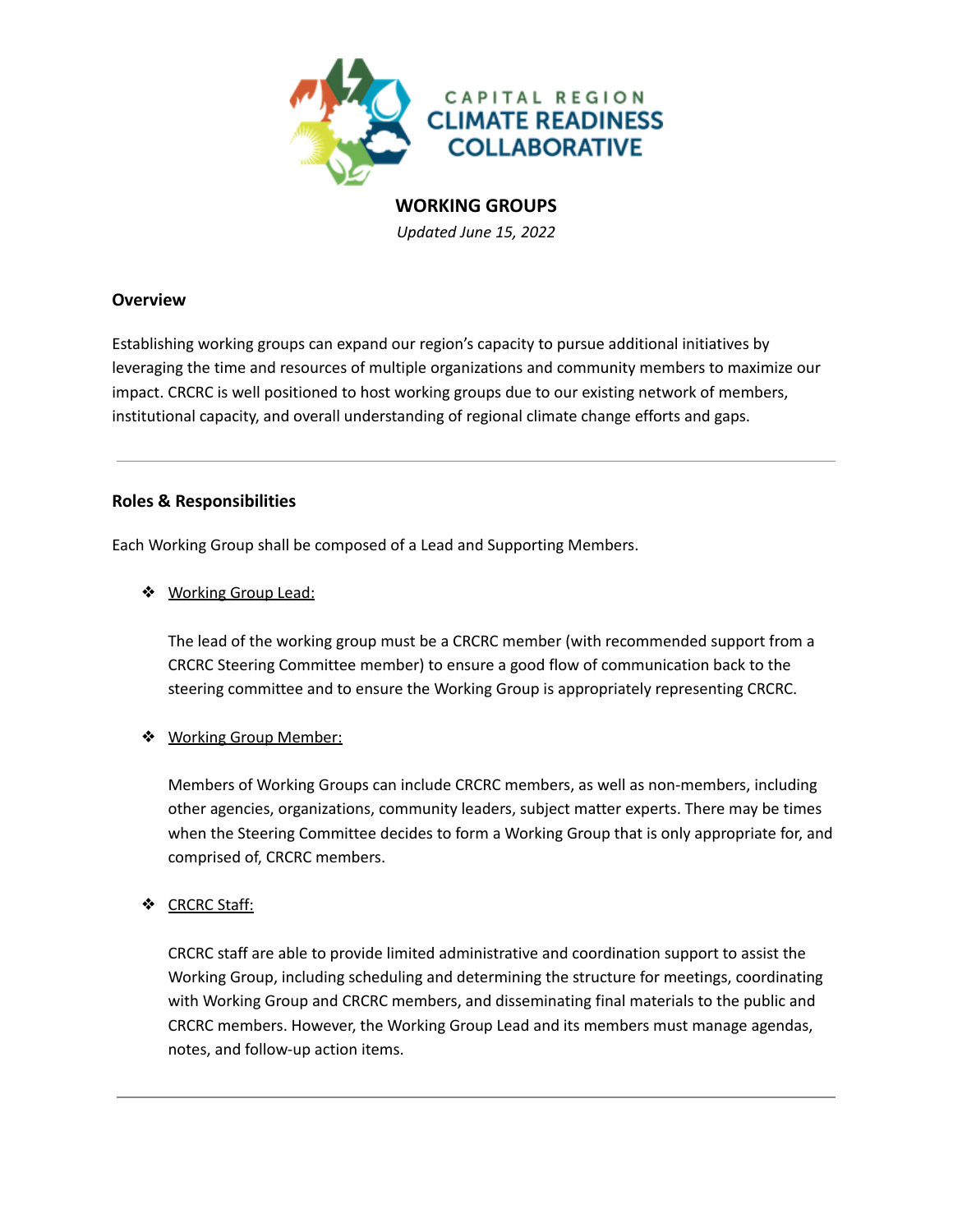

# **WORKING GROUPS**

*Updated June 15, 2022*

#### **Process**

- ❖ The Steering Committee identifies a need to form a Working Group focused on a specific topic or task.
- ❖ CRCRC Staff share an interest form with CRCRC members to determine who is interested in participating in the Working Group.
- ❖ The Steering Committee identifies a Working Group Lead and/or asks for volunteers to lead the Working Group.
- ❖ CRCRC Staff and Working Group Lead drafts summary of Working Group purpose and shares out with broader CRCRC membership via website and newsletter.
- ❖ CRCRC Staff works with the Working Group Lead to refine structure, schedule the initial meeting, and establish a listserv (if needed).
- ❖ The Working Group Lead manages all aspects of the working group, provides regular updates to the Steering Committee, and engages with CRCRC Staff for additional support when needed.
- ❖ Once a Working Group achieves its objectives, CRCRC Staff will work with the Working Group Lead to highlight accomplishments, resources, and other materials on the CRCRC website and newsletter.

# **Logistics**

- ❖ The Working Group Lead and/or CivicWell Staff will provide a virtual meeting link to host the Working Group calls. In-person meetings, when safe to do so, are an option if confirmed by the Working Group members.
- ❖ The Working Group calls should take place at least once a quarter, ideally once a month.
- ❖ Dates for Working Group calls should be made public and will be shared out with other CRCRC members.
- ❖ Notes should be taken at each meeting and shared with the Working Group listserv. CivicWell staff will store the notes in a CRCRC shared folder that is publicly accessible by all CRCRC members.

# **Questions?**